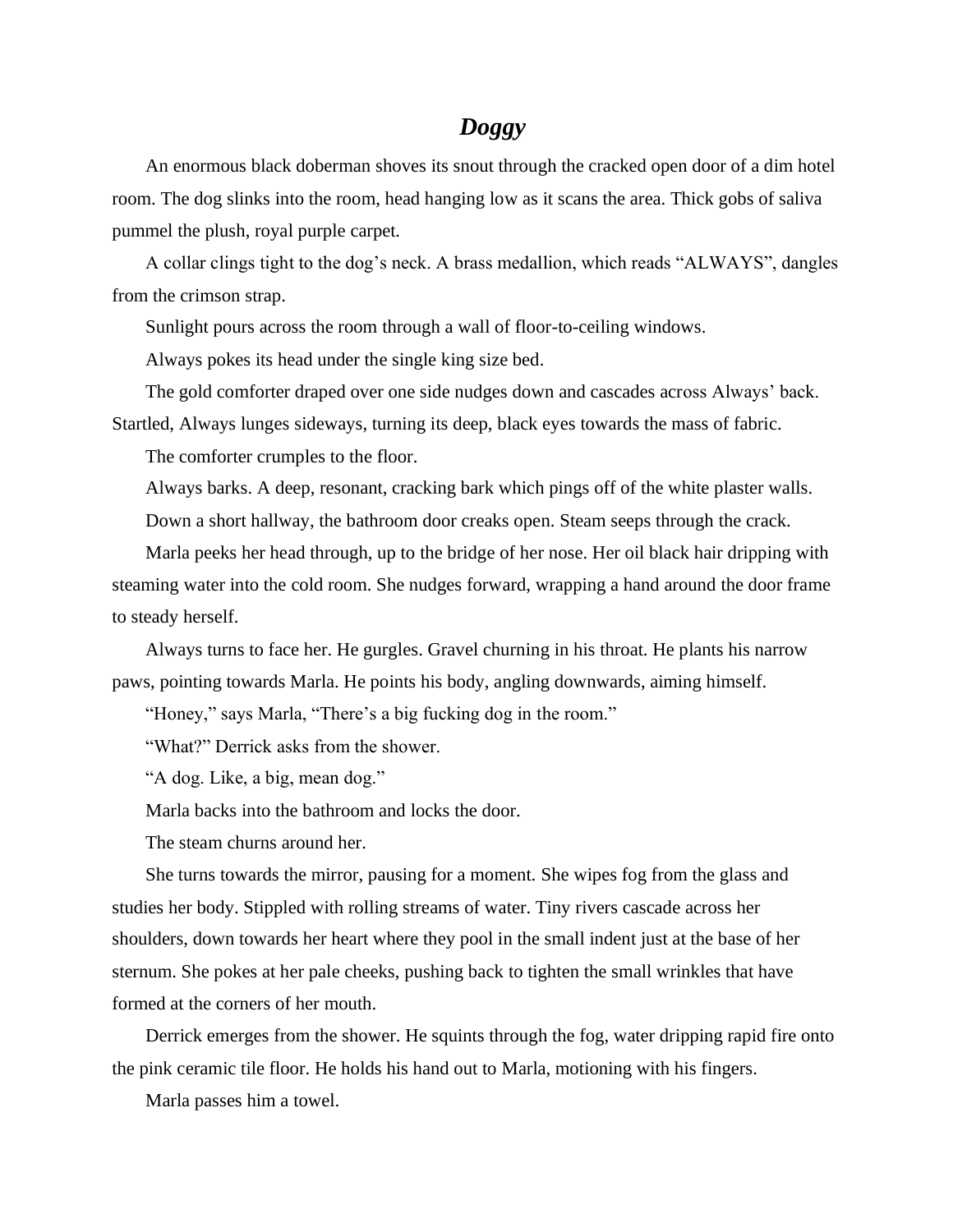Derrick mashes the towel into his hair, working down to his shoulders, across his chest. He continues his descent, drying patches of pale skin along the way. He reaches his cock and bulks the towel up around it. He smirks at Marla.

Marla stares into the mirror.

The door jostles.

Marla jerks back from the mirror.

"You were being serious," says Derrick.

"It's enormous. How'd it get into the hotel?"

Derrick wraps the towel around his waist. He approaches the door, reaching for the knob.

"No," says Marla.

Derrick freezes. He shakes his head at Marla.

"We can't just stay in here forever," says Derrick.

"I can."

Always barks another shotgun blast at the door.

Derrick backs away from the door. He clings to the towel at his waist.

Always sniffs at the bottom of the door and begins pawing at the carpet.

Derrick slams a fist on the door.

"Hey," he says, "Get the fuck out of here!"

Always barks back. He continues tearing at the carpet. Fragments of purple material flake off, some skittering under the door into the bathroom. The door throttles with each thrust of Always' paws. His claws, pointed onyx darts, dig indents into the door. Bits of the wood are beginning to flake off and scatter across the bathroom floor.

Derrick sits on the closed toilet. He pushes his hands through his thin, blonde hair. His bare chest is red and warm as his heart beat pulses in his throat.

Marla, still naked, yanks another towel from the rack. She lunges forward and stuffs the cloth under the door.

A barrier between them and Always.

Always' claws catch the towel through the small gap he's dug out of the door. He yanks at it, snapping it into his frothing jaws, and pulls it all the way through in one solid thrust. He lunges back at the door, shoving his snout into the jagged gap at the bottom of the door. His